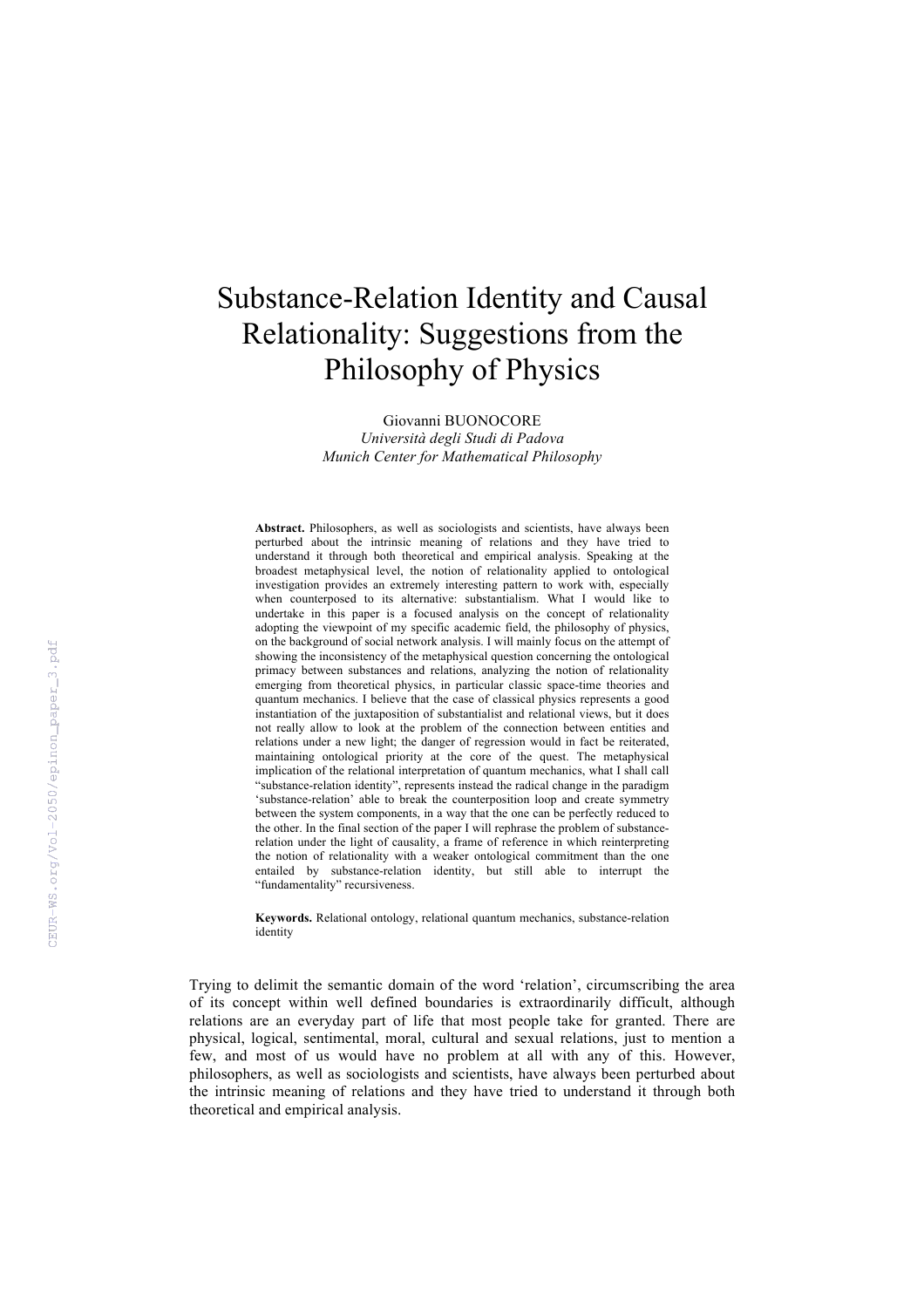Speaking at the broadest metaphysical level, the notion of relationality applied to ontological investigation provides an extremely interesting pattern to work with, especially when counterposed to its alternative: substantialism. The contrast between relational and substantialist ontology is in fact strongly connected to the core of many different research areas (metaphysics of course, but also psychology, political theory, ethics, theology) representing a constitutive aspect in particular within sociological quest.

What I would like to undertake in this paper is a focused analysis on the concept of relationality adopting the viewpoint of my specific academic field, the philosophy of physics, on the background of social network analysis. I will mainly focus on the attempt of showing the inconsistency of the metaphysical question concerning the ontological primacy between substances and relations through the notion of 'substancerelation identity', analyzing the notion of relationality emerging from theoretical physics, in particular quantum mechanics, with a final 'causal' interpretation of the classic categories through which such concept is usually studied.

The metaphysical question imposed by the friction between substantialist and relational thinking is posed at both ontological and logical level, asking whether substances or relations are more fundamental. The basic claim of a relational ontology is simply that the relations between substances are more fundamental than the substances themselves, whereas in substantivist ontology substances are primary and relations derivative<sup>1</sup>.

Later on I will try to argue that the question about ontological foundation might not be the most appropriate in order to understand the connection between entities and their relations; there is indeed some confusion in the literature about relational ontology for the key idea of relation is nearly intangible. The first difficulty lays on the variety of relations, which seems to make the category untraceable. Even focusing on a single field of study the problem of complexity remains, for instance if we assume physical relations to be the simplest to analyze: classic-mechanical collisions, ordinary fields, relativistic thermodynamics and quantum entanglement show such a diversity in relations - and correspondent entities - that even a unified physical theory of relation seems to be unachievable, and this philosophical issue becomes more relevant as soon as we take into account multiple areas of research. Relations in fact very often express moral value, at an anthropological level; it is rather evident that the construction of a philosophical theory of relation able to embrace at the same time fundamental physics and morality is anything but simple.

What I have said so far is strictly connected to the latest paradigm-shift in sociology, which consists of the idea that the kind of ontology underlying social phenomena is relational ontology. Especially since Mustafa Emirbayer's "Manifesto for a Relational Sociology"  $(1997)^2$ , relationality has been described as the ontological foundation of the social world, primarily constituted rather by relations among 'actors' than by actors themselves. This relational perspective was actually introduced by some of the founding fathers of sociology, such as Karl Marx and Georg Simmel, but during the last few decades, as Emirbayer reminds us in his article, it has become the predominant approach within the study of social networks and social structures, e.g. Harrison White, Andrew Abbott, Margaret Somers.<sup>3</sup>

<sup>&</sup>lt;sup>1</sup> The term 'substance' primarily used within metaphysical contexts, has two main semantic equivalents usually related respectively to physical and sociological domain: 'entities' and 'actors'. 2 Emirbayer (1997)

<sup>3</sup> *Ibidem*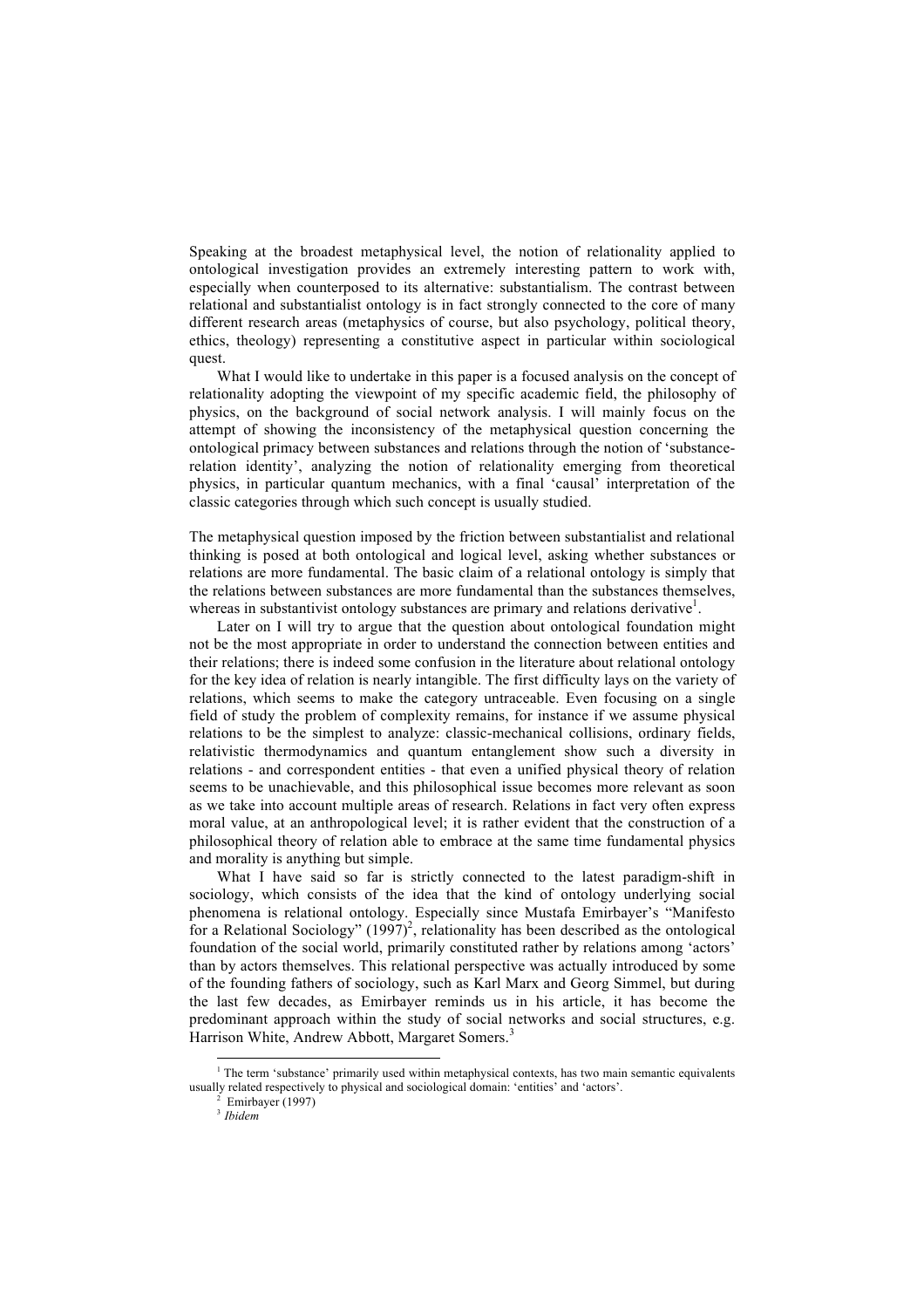In order to describe the sociological concept of relationality, it would be useful to evoke the philosophical focus on 'action' proposed by John Dewey and Arthur F. Bentley (also examined in Emirbayer 1997). They distinguished between three different kinds of action: self-action, inter-action and trans-action.<sup>4</sup> Entities in selfaction "act in their own power" apart from all the others; entities in inter-action are "balanced […] in causal interconnection" between each others; in trans-actions instead, "systems of description and naming are employed to deal with aspects and phases of action, without final attribution to 'elements' or other presumptively detachable or independent 'entities', 'essence' or 'realities', and without isolation of presumptively detachable 'relations' from such detachable 'elements'".<sup>5</sup>

According to Emirbayer's analysis, self-action and inter-action correspond to the 'substantialist' sociological perspective, whereas trans-action instantiates the 'relational' approach in sociology, where entities, as we have said, are not conceived as something ontologically independent of, or logically antecedent to, the relations they establish; on the contrary, substances acquire their ontological status within their relations. Generally speaking, the transactional view has been the main path followed by modern sociology, reflecting the logic behind social network analysis, which conveys the following idea: a social networks is 'actors plus relations'.

The sociological relational model seems to be consistent and coherent at a theoretical level, although it introduces a system not easy to translate into empirical terms; however, such theoretical framework is not devoid of any blind-spot. If relations determine actors, the emerging question is what determines relations; and it is obvious that if we do not want to fall back in substantialism and we apply the same relational logic, we would have to face the problem of an infinite regression. How to get out of this loop is surely less obvious.

Let us then approach this impasse from a different angle, hoping that some metaphysical insights will be prompted by the analysis of 'relationality' through the viewpoint of theoretical physics. I will start this digression by describing the friction between two different classic space-time theories, partially connected to the problem of metaphysical realism and anti-realism. The most interesting aspect of such debate, for the purposes of this discussion, is the comparison between the two metaphysical postures within the notion of 'dependency'. From this point of view, realism and antirealism do not confront each other on the plane of pure existence but on its manner. Assuming some form of existence, the question is whether the way in which entities exist depends on an interaction -relation- with another system; in other words whether it is possible to speak of a substance with absolute existence and independent of any external factor to it (realism), or whether the manner in which it manifests itself is constantly linked to some relation between the entity and a knowing subject, or any other entity in general (anti-realism). In this sense, we can declare a 'relative antirealism', that is defined by the range of the mode of existence and not existence itself.

A very interesting example obtained by the history of modern physics, which may help in understanding this last nuance of the debate in further detail, consists of the diatribe on space between Newton and Leibniz. In his famous "Philosophiae Naturalis

 $4$  Dewey & Bentley (1949)

<sup>5</sup> *Idem*, p. 108

<sup>6</sup> Emirbayer (1997)*,* p. 287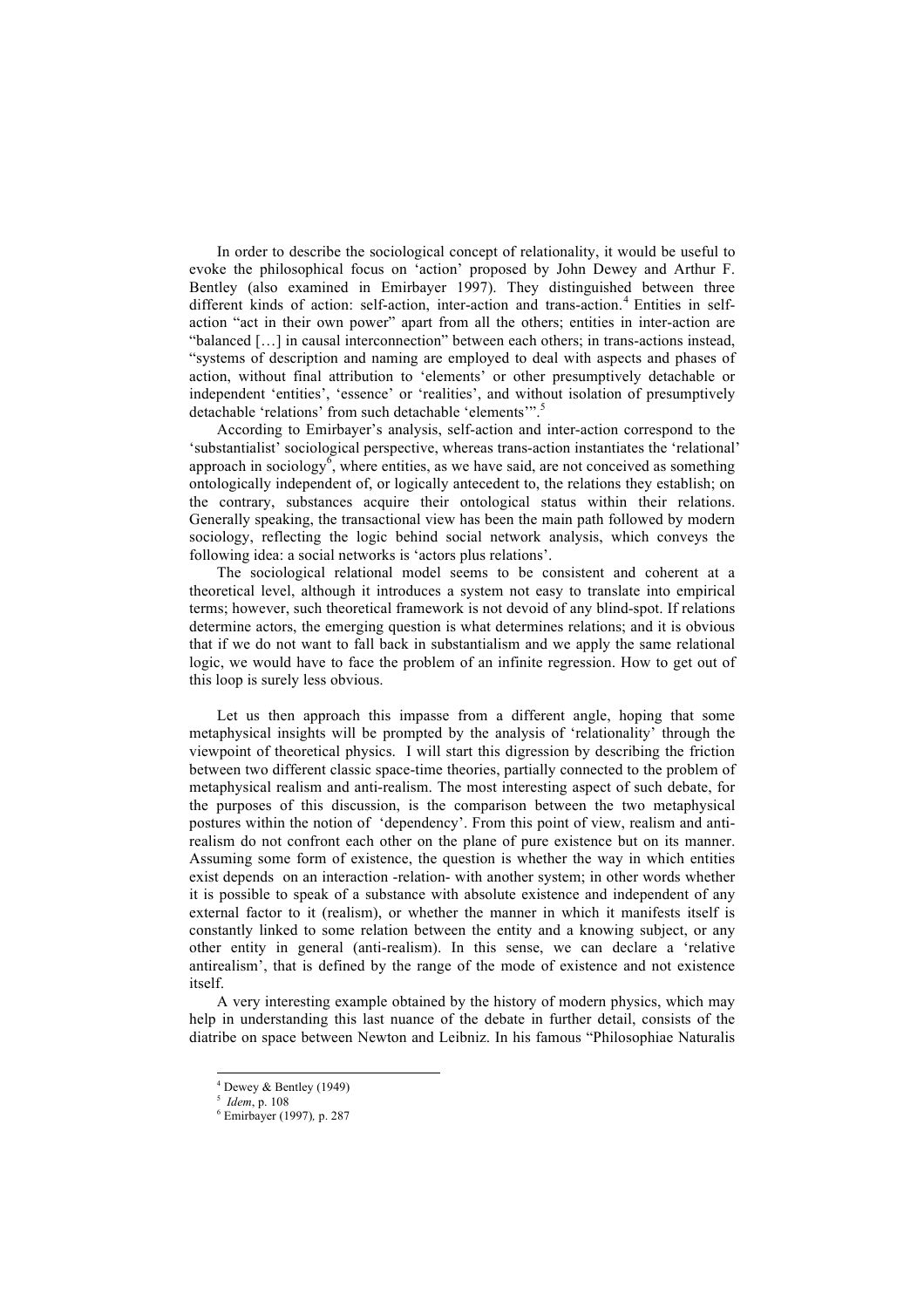Principia Mathematica", Newton defended what is called the concept of 'absolute' space, according to which it has an absolute existence beyond and outside the relations between objects. Newton considered space as a three-dimensional container in which God arranged the material universe at the moment of its creation, which implies that space is what it was before there was any material object. The main reason that prompted Newton to perceive space as an absolute was to distinguish the difference between absolute and relative motion; the latter is the movement that an object has with respect to another, while absolute is the movement of an object with respect to the absolute space itself, understood as a system of universal reference.<sup>7</sup>

Leibniz, however, did not agree at all with the Newtonian absolutist conception; he believed that space did not have any independent nature of the objects, but rather it was precisely defined by the totality of the spatial relations between objects. This relational interpretation implies the impossibility of identifying an absolute reality of space independently from other entities; on the contrary, entities are specially defended only through their relations.<sup>8</sup> At first glance, Newton's substantialist vision may seem more reasonable, probably because it is closer to the common sense of the idea of space that we all have, like a volume containing objects; but nevertheless, Leibniz's theory had a very interesting argument. It demonstrated that the idea of absolute space went against the sound logic of the Principle of the Identity of Indiscernible.

In this demonstration, Leibniz proceeds by reduction to the absurd, initially acknowledging the truth of the Newtonian assumption, proving the contradiction in a second excerpt: imagine two different universes, each containing the exact same objects. In the first universe each object occupies a particular position in absolute space; in the second universe each object has been transferred to a different position in absolute space. There would be no way to distinguish these two universes. We cannot observe the position of an object in absolute -infinite- space, as Newton himself admitted; we can only observe the positions of the objects relative to each other, and these remain unchanged since all the objects have been moved to the same extent. There is no observation or experiment that could ever reveal to us whether we live in the first or second universe.

I believe this peculiar example from classical physics represents a good instantiation of the juxtaposition of substantialist and relational views in a different area of interest, but it does not really allow us to look at the problem of the connection between entities and relations under a new light; the danger of regression would in fact be reiterated, maintaining 'ontological priority' at the core of the quest. What is needed is a radical change in the paradigm substance-relation, able to break the counterposition loop and create symmetry between the system components, in a way that the one can be perfectly reduced to the other. If such a shift is possible, we should look for it taking a further step into the territory of non-classical physics: quantum mechanics.

This physical theory describes the behaviour of microscopic matter, radiation and their interaction, seen as a composition of undulatory and particle phenomena [waveparticle duality]. Despite their highly philosophical characterization, I will have to avoid an exhaustive definition of some of the fundamental principles of quantum physics, such as entanglement and superposed states, since their complex formalism would go beyond the purpose of this second digression. However, it would be relevant

 $^7$  Newton (1686/1999)

<sup>8</sup> Leibniz (1686/2003)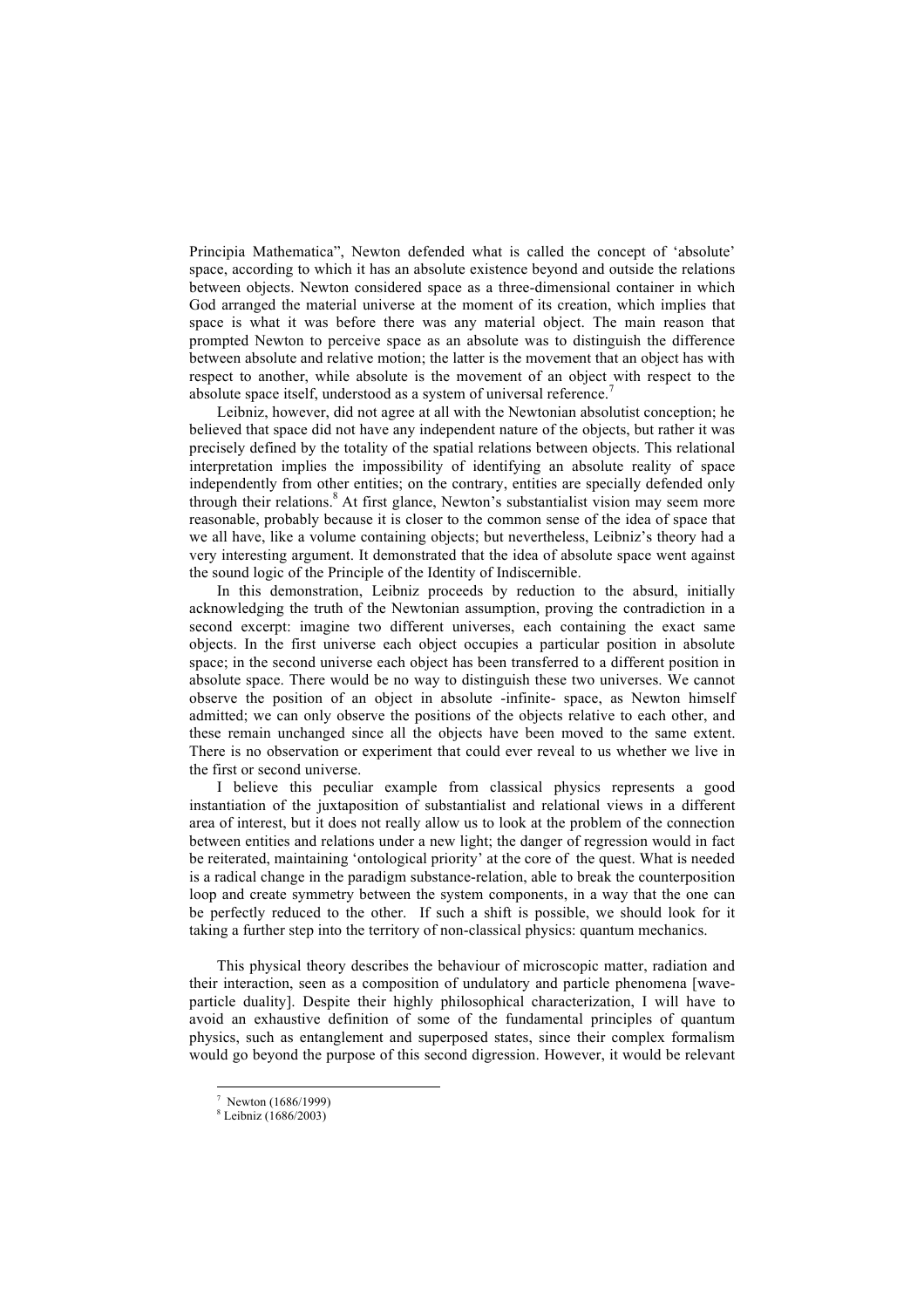for our discussion to identify two general key concepts, 'indeterminism' on one side and 'dependency' on the other. The former represents the intrinsic impossibility at a microscopic level to determine through the measurement the complete state of a system,  $9^{\circ}$  of which probability turns out to be a constituent element. This is not a probability linked to cognitive instrumental limits, as in thermodynamics, whereas it appears to be an inescapable property of the system, as a founding element of its own ontological status. According to a strictly realist interpretation, therefore, this 'ontological probability' represents an intrinsic characteristic of the fundamental structure of the nature of the microscopic world.

The latter expresses the fundamental dependency between physical systems and their mutual ineradicable influence: quantum mechanics reveals a relational aspect of microscopic reality that does not permit the definition of the physical properties of a system in a determined and independent manner from another. The measurement of these properties in this sense, as an interaction between systems, takes on a decisive role. This is the direction that the Copenhagen interpretation moves in, regarding in particular the treatment of electrons and their orbital, conceived as a space of possibility where the electron "lives"; the choice by the system of one of the possibilities and the consequent annulment of all the others with regard to its position or velocity, is precisely determined by the act of measurement, that is, when there is interaction with a second system. The description of this dependency of the state of physical systems is the domain of Schrodinger's equation. The collapse of the wave function ψ, the superposition of all states in which a measurement can be found, is the collapse of the quantum state, that is, the moment when from a cloud of possibilities emerges the only one that defines the subsequent state of the system, as a result of a measurement. This applies to the electron properties as velocity, position and spin. The problem of the interpretation of quantum mechanics takes different forms, depending on the relative ontological weight we choose to assign to the wave function  $\psi$  or, respectively, to the sequence of the measurement outcomes.

Since it is not possible to know the precise value of a certain property without disturbing the entity which it is associated with, perhaps it does not make sense to ask whether the system reveals such property before the measurement, beginning with the (reasonable) premise of what one cannot measure may not exist. We should therefore not express a judgment of existence with regards to the property before the interaction with an observer; but what about the entity itself?

The relational interpretation of quantum mechanics, proposed by the physicist and philosopher Carlo Rovelli in the paper "Relational Quantum Mechanics" (1996), provides an extremely interesting answer to this interrogative, which seems to go in the direction of the 'paradigm shift' we were aiming for. 'RQM' treats the state of a quantum system as being observer-dependent, that is, the state is the relation between the observer and the system, such that the physical content of the theory is not represented by the objects themselves, but the relations between them. As Rovelli writes: "Quantum mechanics is a theory about the physical description of physical systems relative to other systems, and this is a complete description of the world".<sup>10</sup> In this sense quantum events, and thus the values of the properties of a physical system, are relational, that is, they do not express properties of the system alone, but rather refer

<sup>&</sup>lt;sup>9</sup> In particle physics the term 'system' amounts to the term 'entity', defined through physical and mathematical properties, such as position, momentum and spin.

 $^{\circ}$  Rovelli (1996)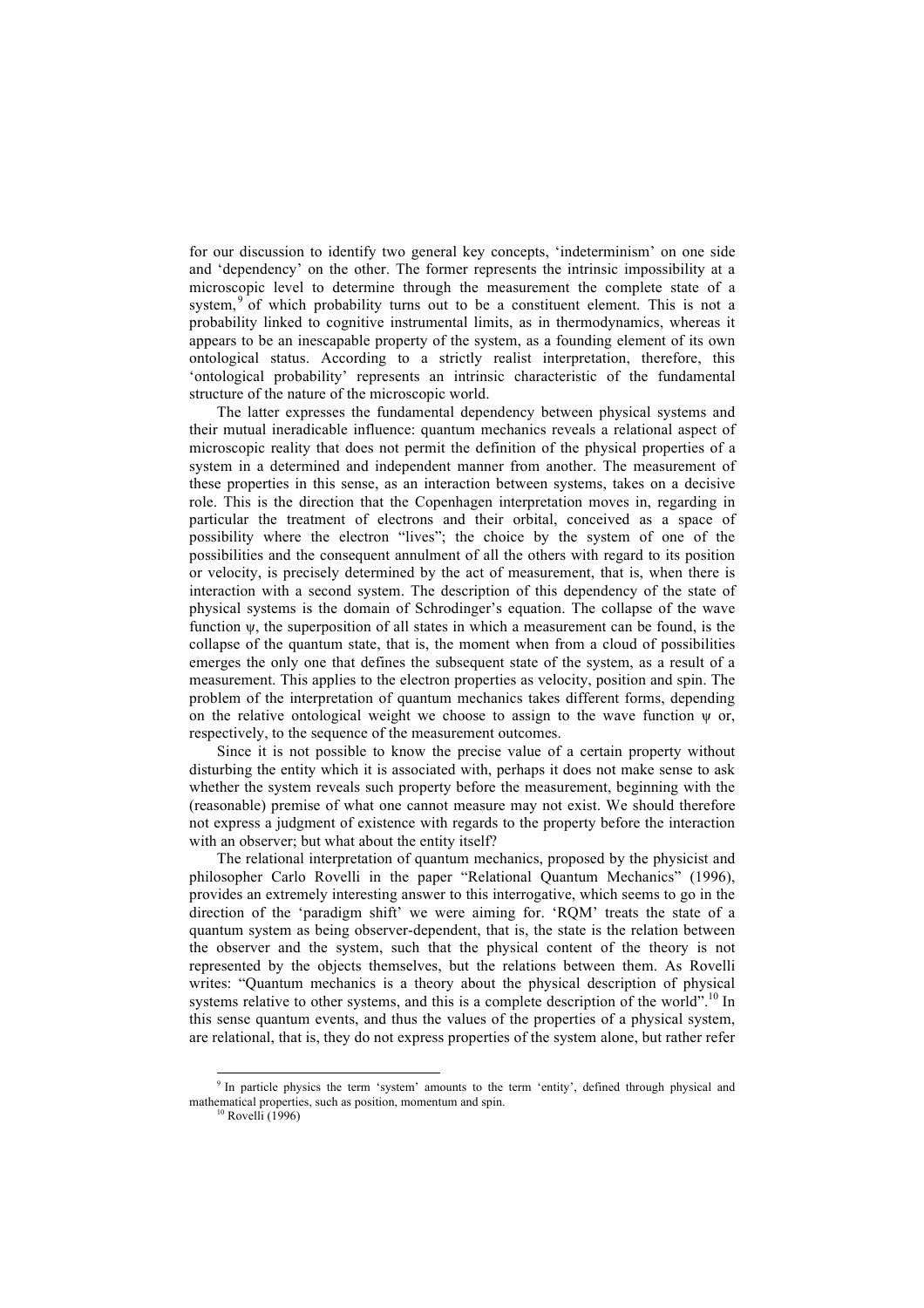to the relation between two systems. In such relational view there is no meaning in saying that a certain quantum event has happened or that a property of the system S has taken the value q: rather, there is meaning in saying that the event q has happened, or the property has taken the value q, with respect to the observer-system O.

I believe that 'substance-relation' identity is the conceptual implication of this interpretation. The metaphysical insight suggested by RQM is a perfect correspondence between the notion of 'substance' and the notion of 'relation', establishing the symmetry through which one can be reduced to the other. In the words of the author: "The most difficult key of quantum mechanics is the relational aspect. Electrons do not always exist. They only exist when they interact. They materialize in a place when they collide with something else. [...] This is their only way of being real: an electron is a set of jumps from one interaction to another, and there is nothing outside of that interaction. These fundamental entities don't only exist within relation; they are relation".<sup>11</sup>

Substances have therefore to be conceived as fundamentally relational, and relations as fundamentally substantial, and in this perspective the question about the ontological priority between substances and relations becomes meaningless.

It is curious to notice that something very close to this reductional-relational interpretation of fundamental physics can be traced in a completely different context, namely religion.

The relational ontology entailed by the Buddhist doctrine of pratītya-samutpāda conceives every kind of relation as a potential cause of suffering and therefore a constant occasion for enlightenment, strongly influencing the way in which a Buddhist interacts with the world.<sup>12</sup> I believe it would be useful to focus on this at slightly greater length in order to grasp the essential relational thought underlying this doctrine.

Pratītya-samutpāda proposes a particular metaphysical principle, called 'anatta', according to which substances have no essence in themselves, while are entirely constituted by the set of relations that emerge from the context of pre-existing conditions. It is only such context that defines what an entity is, which is to say that "any given thing is what is solely by virtue of its relation with other things".<sup>13</sup> Compassion, in the original meaning of the Latin verb cum-patere, is the fundamental value instilled by this religious view, which eventually leads to enlightenment, as I have already mentioned.

These considerations direct me to think of the whole problem of substance-relation under the light of a new concept, 'causality', a frame of reference in which reinterpreting the notion of relationality with a weaker ontological commitment than the one entailed by substance-relation identity, but still able to break the counterposition loop on "fundamentality". In other words, the veiled interrogatives consist of asking whether it is possible to give a causal notation to every kind of relation, and consequently which explanatory power a causal theory of relations would have. Such theory should be able to give a causal account to every kind of relations, translating each of the relational qualities into terms of causal connections, and, therefore, introducing a metaphysical equilibrium that would uphold neither a substantialist nor a pure relational ontology, while equally bearing entities and relations

 $11$  Rovelli (2014), p.105

<sup>12</sup> Harris (1995)

<sup>&</sup>lt;sup>13</sup> Naess (1985)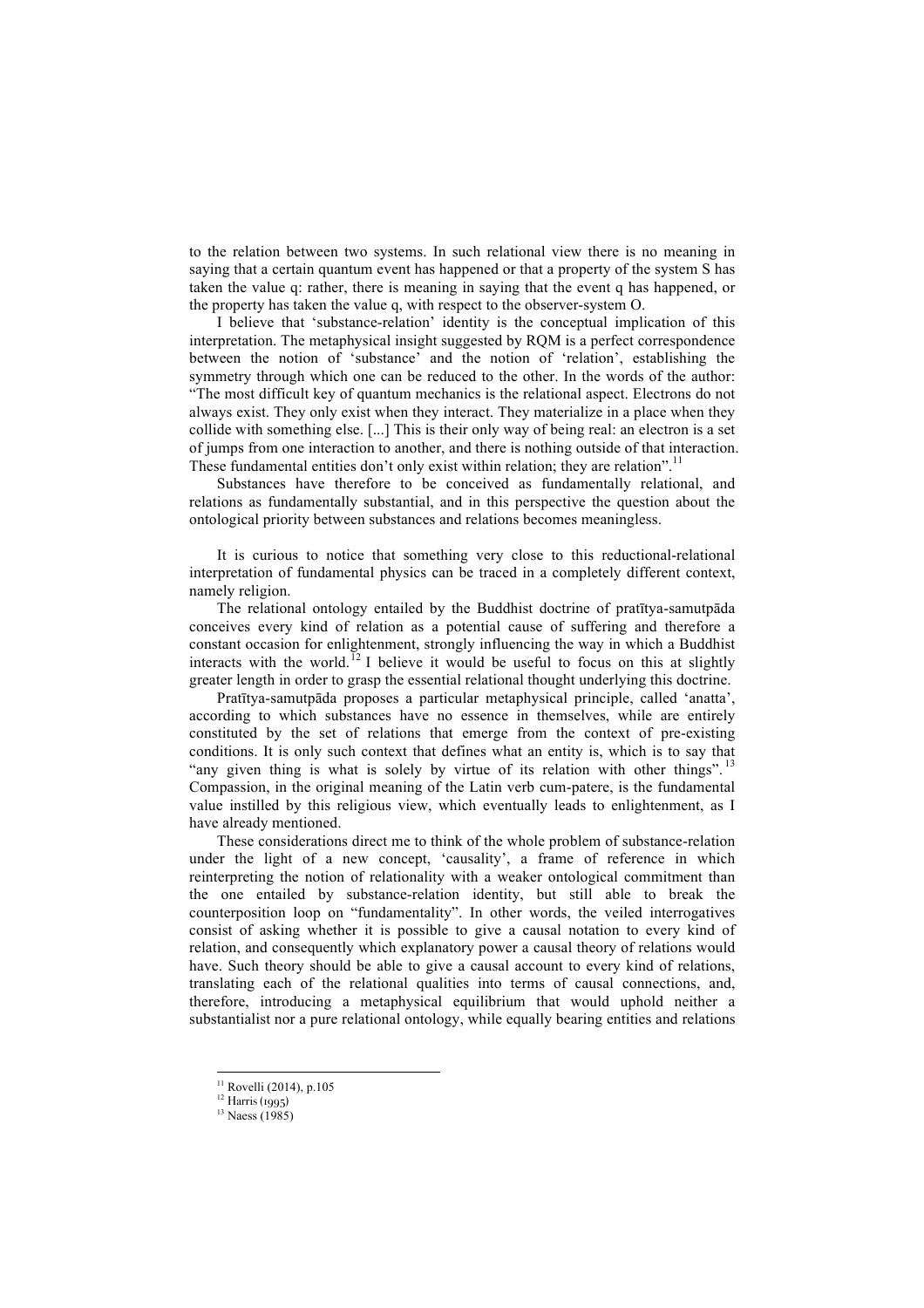within its theoretical framework. Considering the spiritual doctrine mentioned above, and, once again, quantum physics, this speculative step seems to be possible.

At first glance, in the Buddhist principle of anatta, causation does not seem to occur since substances have no own-being; however, pratītya-samutpāda provides for entities to come into being, and such (relational) process requires causes. According to the "doctrine of the two truths", which aims at avoiding a reductionist skepticism on both extremes, entities and causes are real and not real at the same time.<sup>14</sup> This conception accepting 'superposed states' reminds me of the quantum principle of the same name, connected to the notion of indeterminism I have already briefly discussed, which takes us into the final causal analysis of non-classical physics.

When considering classic collisions between macroscopic objects, the emerging view of causation is 'local' (or context-independent) which means that, in order to provide a complete physical description of the phenomenon, the observer does not need to be aware of the context of the experiment, in other words of the events that happen beyond the collision itself. This classical conception of causation cannot explain the bizarre relation of quantum entanglement [technically, non-factorizable, multi-particle superposition; non-technically, in the words of Einstein, "a spooky action at a distance"]. Entanglement in this sense is 'non-local' (or context-dependent), meaning that, in order to give an exhaustive account of its relation, it has to be understood in terms of non-contiguous events. However, non-locality does not represent an ontological problem; on the contrary, the locality is maintained for the instantaneous changes do not affect the physical properties of the systems but solely the knowledge that we have of them; although its non-locality in fact, entanglement does not allow non-local information transfer. This is the reason the philosophical characterization of entanglement does not have to be identified in a sort of mystic communication process between two coupled systems, but rather in establishing space-time relations within wider causal - and more fundamental - relations.

At this point of the discussion, we should finally try to answer the following question: is adopting either 'substance-relation identity' or 'causal relationality' view a good approach to take in a more specific sociological perspective?

I cannot declare myself able to provide a precise response to this interrogative; however, I believe that adopting such metaphysical postures in the analysis of social structures might have some advantages. The subordination of both entities and relations to a "dualist" network – or to a deeper causal frame – allows us to stop the recursive quest of the ontological primacy between them, and leads to conceive these two fundamental aspects of our experience as the explicate phenomenological manifestation of a more complex, implicate, 'order'.

On the one hand, the moral drawback of a substantialist ontology is that some very important relations convening moral values, such as the one connecting humans and nature through an ecosophical link, are overshadowed; on the other, a relational ontology seems to hide a self-centered tendency to give inadequate importance and credit to the actors among whom social realities are shared.

<sup>&</sup>lt;sup>14</sup> Eckel (1992)